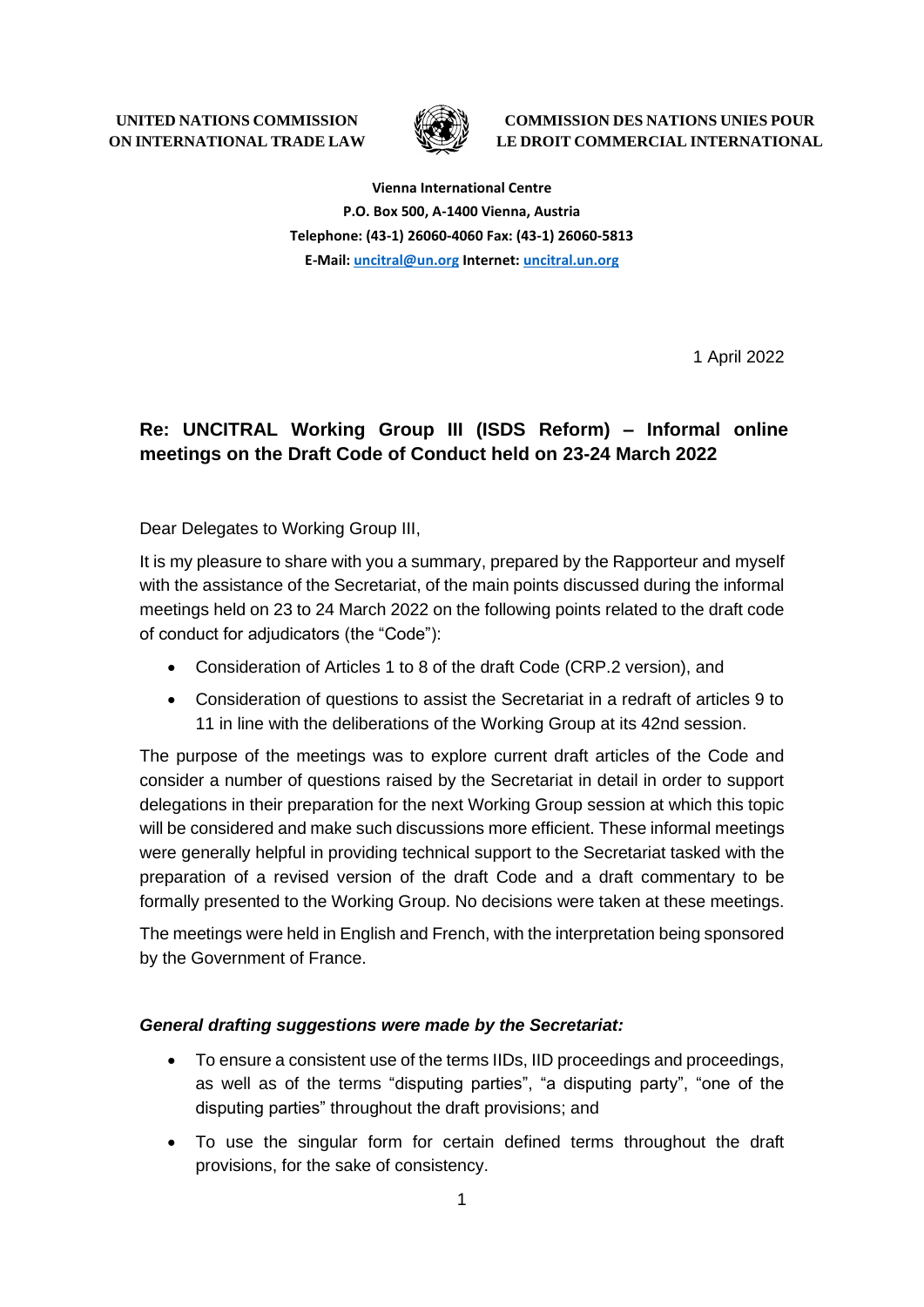# *Articles 1 to 8:*

Participants referred to **draft articles 1 to 8 of the draft Code** on the basis of revised draft A/CN.9/WG.III/XLII/CRP.2 available [here.](https://uncitral.un.org/sites/uncitral.un.org/files/crp_2_e.pdf) Comments included the following.

# *Article 1*

As a drafting matter, it was suggested to place the definition of the terms "Arbitrator" and "Judge" before the term "Adjudicator".

Regarding the definition of "IID" in article 1(1) which, in conjunction with article 2(1) defines the scope of application of the draft Code, it was questioned whether it was broad enough to encompass domestic investors, in case they would be able to raise claims under the underlying instrument. Additionally, it was suggested to remove the brackets and retain the text "or any constituent subdivision", especially in light of article 25(3) of the ICSID Convention.

Regarding the definition of "Assistant" in article 1(6), it was suggested that the definition should be limited to the arbitration context as, in a permanent mechanism, an assistant would be part of the staff of the institution. It was said that, for the same reason, the provision in article 2(3) should only refer to arbitrators.

Generally, it was said that the commentary should clarify that the terms used in the definitions (for example "investor") do not have a self-standing meaning but must be read in light of the underlying instrument.

# *Article 2*

Regarding article 2(1), it was said that:

- $\circ$  The Code would apply only to individuals and this would be explained in the commentary;
- $\circ$  In case the text in brackets would be retained, the reference to IIDs would be redundant as already part of the definition in article 1; however, removing the term "IID" might be problematic vis a vis the reference to "and may be applied to any other dispute".

Regarding the complementary nature of the Code in article 2(2), a suggestion was made to replace the existing language "this Code shall be construed as complementing such provisions or code" with "this Code shall supplement such provisions or code". It was further said that:

- $\circ$  The Vienna Convention could apply in interpreting the Code if implemented through a multilateral instrument or if made part of a treaty, and further difficulties could arise;
- $\circ$  The interaction between the Code and other underlying instruments was clearly expressed and should be kept so as to ensure that the higher ethical standards would apply;
- $\circ$  The notion of "inconsistency" should be further explained in the commentary as referring to a clear conflict between two sets of applicable ethical provisions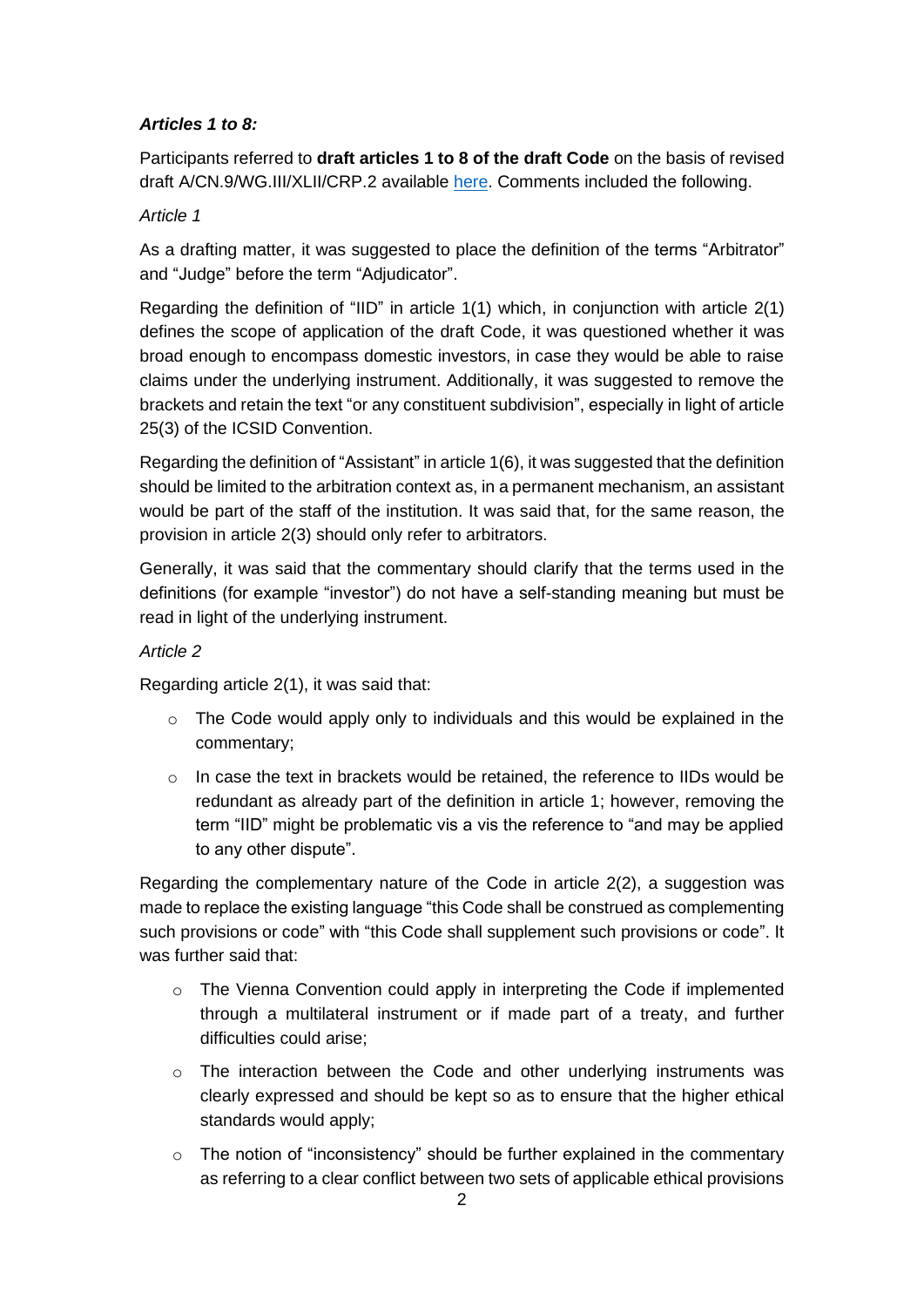where compliance with the two instruments would no longer be possible, as opposed to the first sentence of paragraph 2 where mere differences might arise, e.g. different time periods for disclosure.

Regarding article 2(3), it was said that the obligation would still be on the adjudicator and that this should be explained in the commentary.

#### *Article 3*

Regarding article 3(2), it was said that subparagraphs (a) and (c) were potentially overlapping while the term "allow" in subparagraph (c) might imply a subjective element; therefore, more guidance on these points would be needed in the commentary.

Regarding subparagraph (2)(d) it was said that the use of the adjective "significant" may imply that a minor interest would not be covered by the prohibition and that the term should be deleted: what mattered was the use of the financial or personal interest by the adjudicator, regardless whether that interest was significant or not.

#### *Article 4*

Regarding article 4(1), it was said that:

- $\circ$  The text, by using the term "conclusion of the proceedings", may not cover situations where an arbitrator would decide to resign from a proceeding, and move to the role of legal representative involving the same parties;
- o The current draft did not address the possibility for an arbitrator to later act as a judge;
- $\circ$  Subparagraphs (a), (b) and (c) should use the singular form as an IID or other proceeding involving at least one same measure, related party or provision of the same treaty would limit an arbitrator from acting on multiple roles.

Regarding subparagraph 1(c), it was said that:

- o The phrase "The same provisions of the same treaty" could result in a total ban in the case of a multilateral treaty;
- $\circ$  The term "treaty" could be replaced by "same instrument on which consent is based" so as to better capture other underlying instruments and align with the definition of IID under article 1.

Regarding article 4(2), a suggestion was to make it an explanatory note in the commentary, instead of leaving it in the Code. On the other hand, it was said that this provision was the result of deliberations in the Working Group, and that it could be left in the Code, with useful examples included in the commentary for clarification. It was also questioned whether the language "Unless the disputing parties agree otherwise" should appear in this paragraph or be instead referred to in the commentary. It was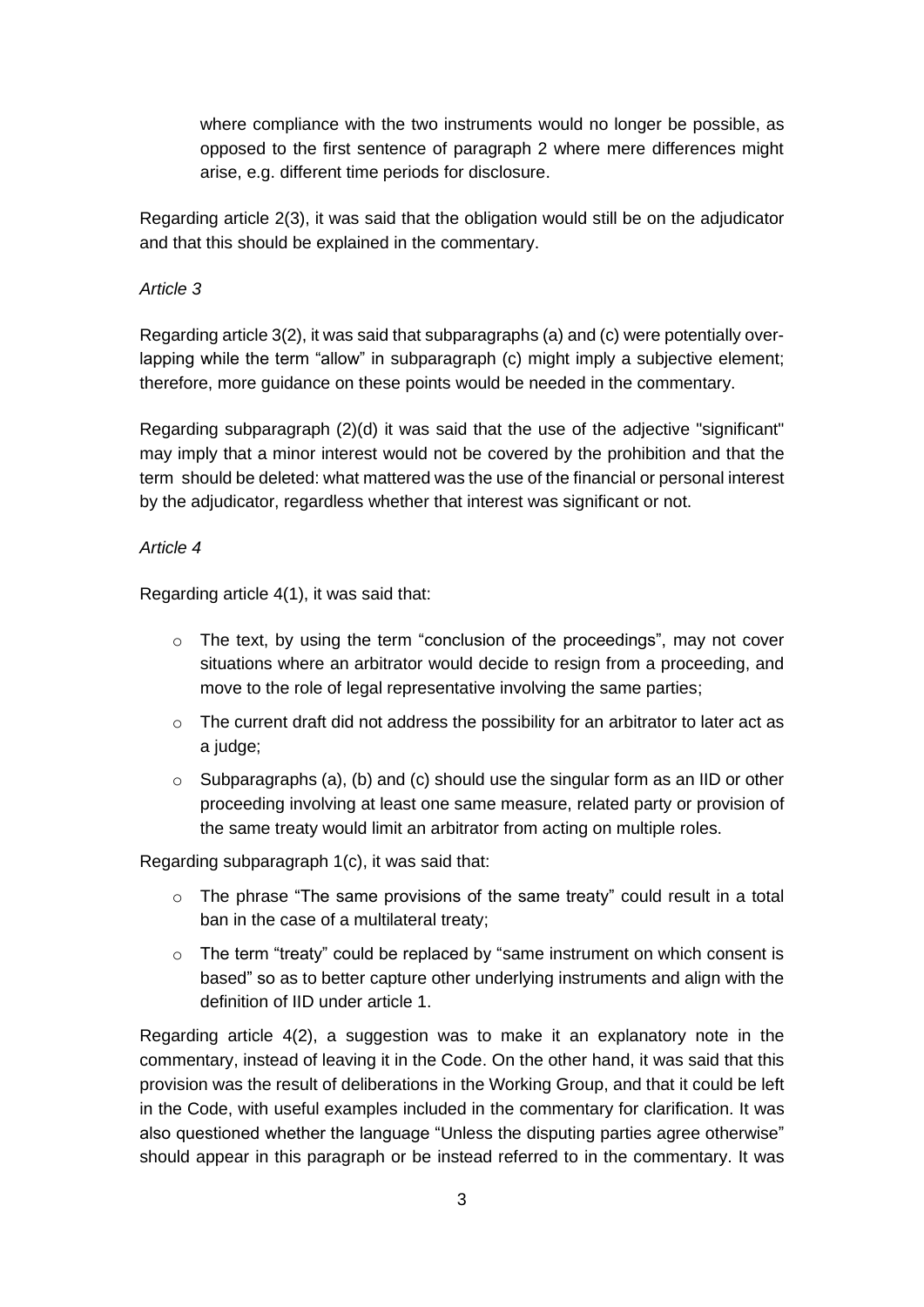said that it would be difficult for disputing parties to waive a right related to a potential conflict arising out of an appearance of lack of independence or impartiality.

Regarding article 4(5) and article 4(6), it was questioned whether similar prohibitions would apply to an arbitrator subsequently appointed as a judge. A suggestion was further raised that the terms "in any capacity" and "in any manner" in the draft be better aligned as they seemed to bear the same meaning in the Code.

Regarding article 4(6), it was questioned whether the term "third party" was the proper term to use as as it did not appear in any other provisions.

#### *Article 5*

Regarding subparagraph 1(b), a clarification was sought on the meaning of "sufficient time". It was said that this could be addressed more concretely in the commentary, possibly by referring to the need for adjudicators to comply with potential time targets set in the applicable procedural rules.

# *Article 6*

It was said that:

- $\circ$  The terms "perform their duties" and "fulfil their duties" in paragraphs 1 and 2 needed consistency;
- o Some confusion existed as to the extent of the obligation in paragraph 3, and the commentary could explain that such qualities usually were required by the court itself.

# *Article 7*

It was said that:

- $\circ$  The definition of "ex parte communication" could be moved to article 1 of the Code;
- o Paragraph 2 could also include a reference to paragraph 4;
- $\circ$  Paragraphs 3 and 4 would not apply to judges of a permanent mechanism and clarification would be needed regarding the persons with whom such communication would be permitted.

#### *Article 8*

As general drafting points, it was said that for consistency the term "consent" could be aligned with the term "agreement" throughout the article, and that clarification was needed regarding the meaning of the terms "decision" and "publicly available".

Regarding paragraph 3, it was said that what constituted "comment" would benefit from clarification, and that:

o A distinction could be made that, if a decision is not made publicly available, adjudicators should not comment on it, but once publicly available, adjudicators could comment on it only if the IID proceeding is concluded;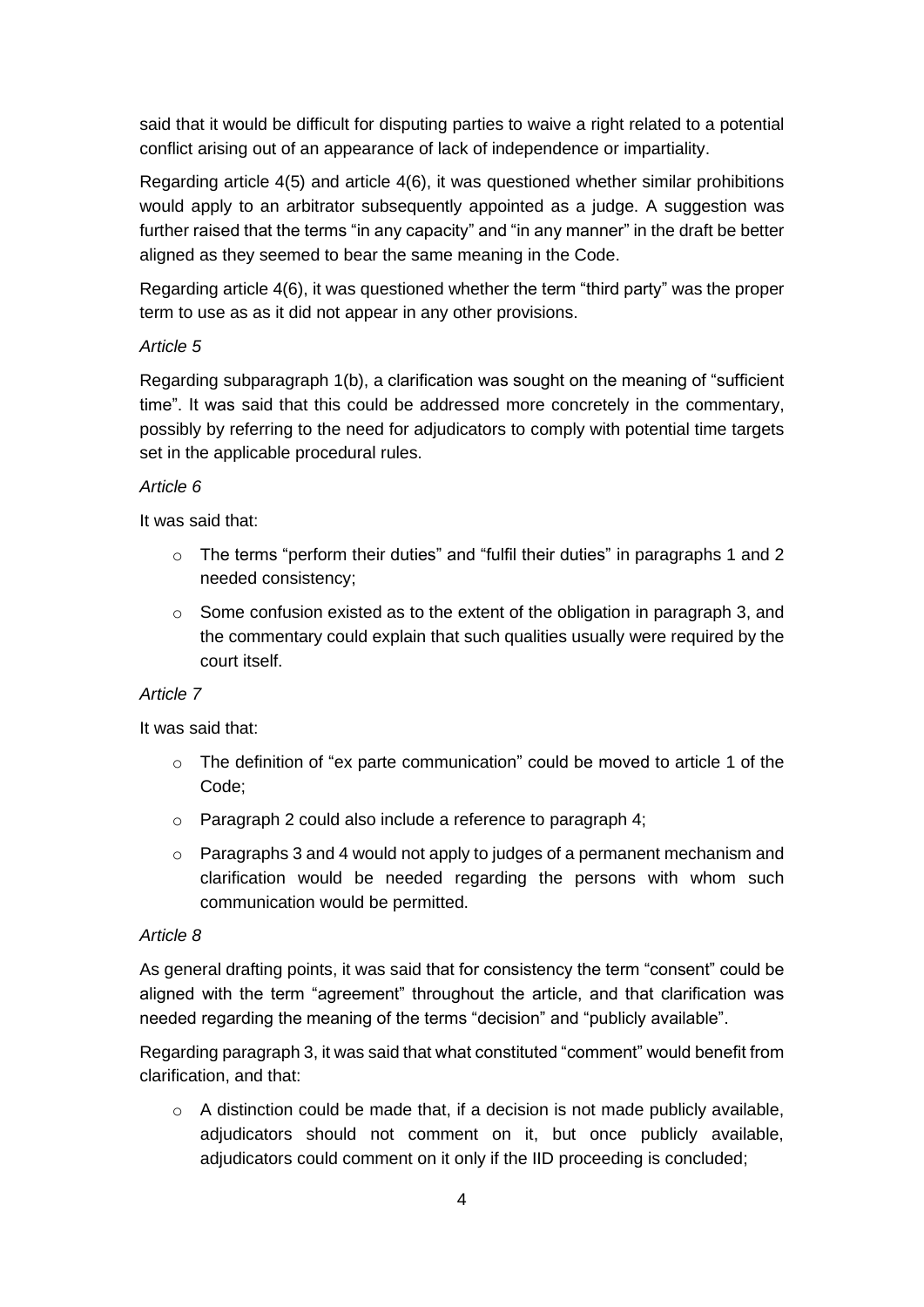- $\circ$  A judge in a permanent mechanism should refrain from commenting on a decision at all time, even after the conclusion of the proceeding;
- $\circ$  An arbitrator should generally refrain from commenting a decision during the IID proceeding;
- $\circ$  A complete prohibition to comment would be detrimental and have a "chilling" effect"; it would be useful to clarify that there are exceptions or at least flexibility, for instance for academic purposes.

# *Articles 9 to 11:*

Participants considered a number of questions that were raised by the UNCITRAL Secretariat in order to assist it with refining a revised version of draft articles 9 to 11 reflecting the deliberations of the Working Group at the 42nd session on 14-18 February 2022.

#### *Article 9*

A number of drafting questions were raised, in particular:

- $\circ$  In paragraph 1, whether the terms "unless otherwise regulated by the applicable rules or treaty" should be removed in view of article 2(2) already indicating the complementary nature of the Code; and whether the terms "concluded" should be replaced by "conducted";
- $\circ$  Whether the notion of reasonable fees and expenses should appear in the text or in the commentary;
- o What could be the consequences of non-compliance with the obligations in article 9, whether they applied to the tribunal as a whole, and how these could be addressed in the commentary.

It was further said that:

- $\circ$  The term "concluded" was correct, and there was no objections to using a different term if needed;
- o The repeated use of the phrase "unless otherwise regulated by the applicable rules or treaty" in both paragraphs 1 and 2 was useful;
- $\circ$  In paragraph 1, second sentence, the terms "if any" should be removed as they created confusion.

# *Article 10*

On paragraphs 1 and 2, it was questioned whether the words "and Adjudicators" should be retained, as the current drafting could suggest that the same disclosures would need to be made twice, first as a candidate and then as an adjudicator. It was said that these words could be retained since, in practice, many disclosures were made throughout the proceeding, although it was pointed out that paragraph 5 already contained a continuous disclosure obligation.